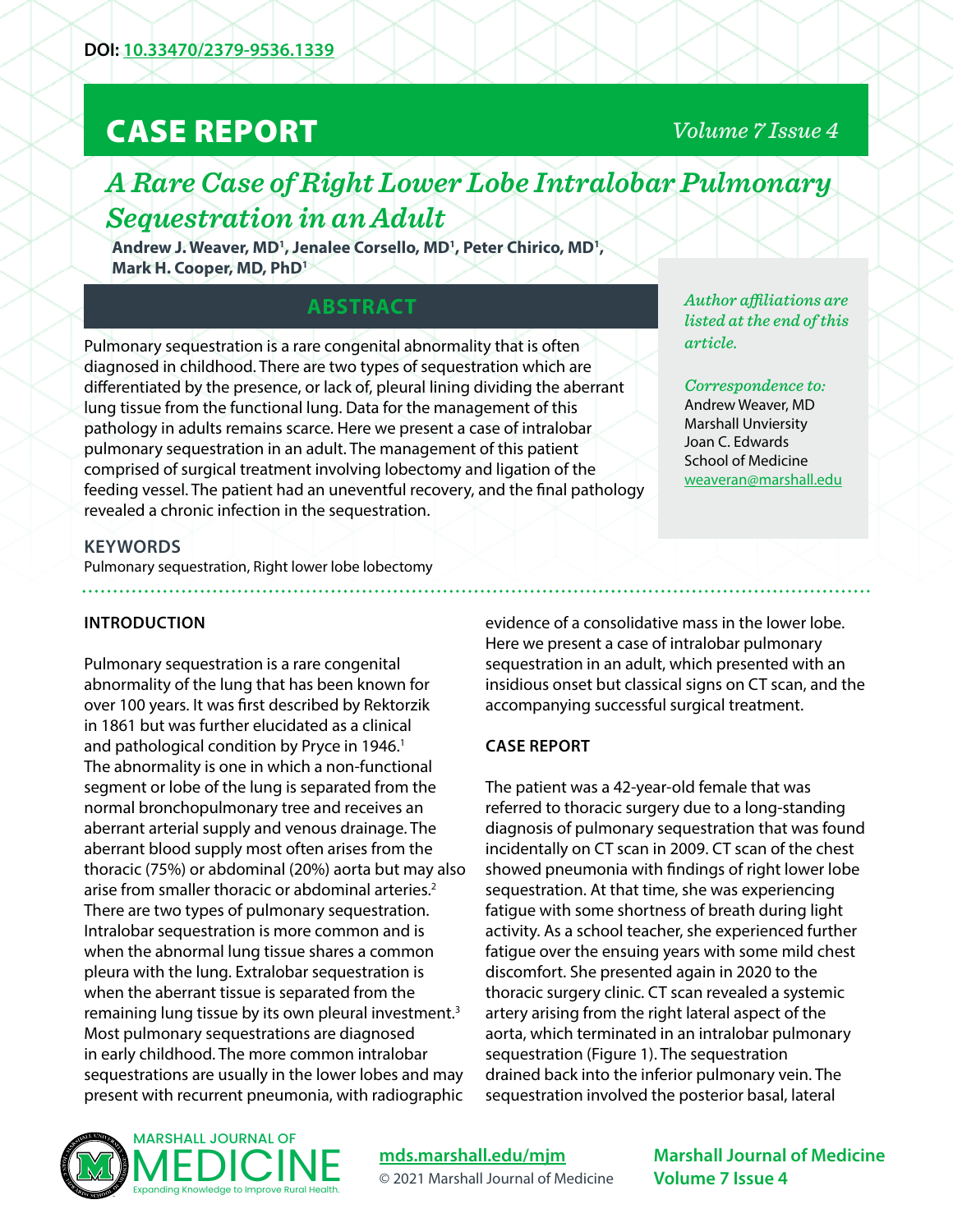

**FIGURE 1.** Axial CT scan of chest with IV contrast demonstrating take off of feeding vessel of the sequestration coming off the aorta.



**FIGURE 2.** Axial CT scan of chest with IV contrast further demonstrating the separate blood supply of the sequestration.

basal, and some of the medial basal segments of the right lower lobe of her lung (Figure 2).

A pre-operative workup found her pulmonary function tests were within normal limits. She underwent a ventilation-perfusion scan which demonstrated no segmental or subsegmental defects. She also underwent a bronchoscopy pre-operatively and was noted to have no airway abnormalities, no congenital abnormalities, nor any areas of bleeding nor telangiectasia, specifically

in the right lower lobe. Washings were taken and aspirated and sent off for tuberculosis, fungal, and routine cultures which showed no growth. Clinical examination was within normal limits.

On the day of surgery, she underwent a paravertebral block, intubation with a doublelumen tube for ventilation, and general anesthesia for the procedure. The surgery was approached from a standard right posterolateral thoracotomy. Dissection showed that the main branch of the



**[mds.marshall.edu/mjm](https://mds.marshall.edu/mjm/)** © 2021 Marshall Journal of Medicine **Marshall Journal of Medicine Volume 7 Issue 4**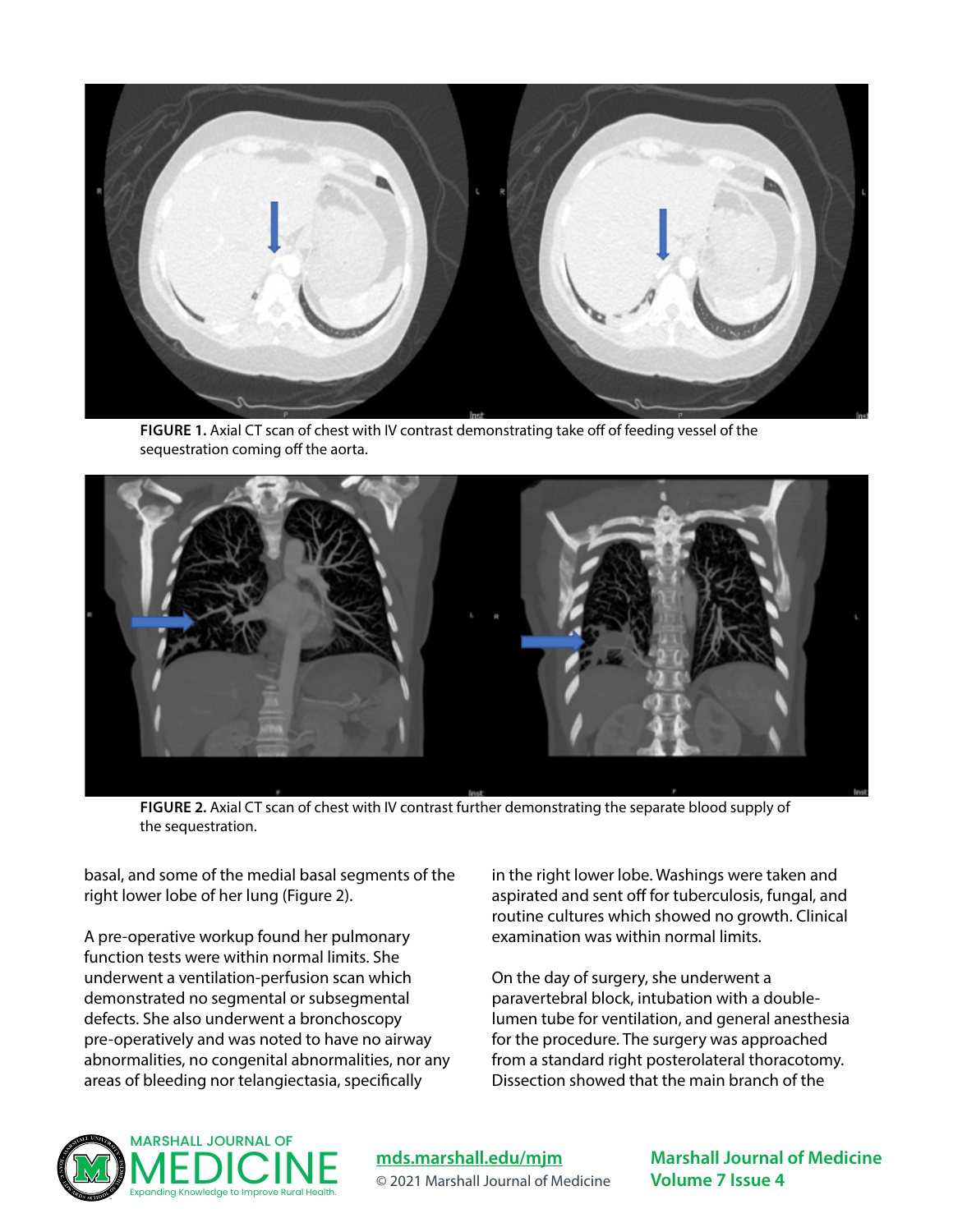pulmonary artery fed into the lower lobe of the right lung, whereas the sequestered area in the lower lobe was fed from an artery coming directly through the diaphragm into the mediastinum and the lower lobe. This aberrant artery was gently encircled using a vessel loop. With as minimal manipulation as possible, the aberrant artery was stapled off, followed by the inferior pulmonary vein and pulmonary artery. The dissection was completed around the lower right lobe fissures, and the bronchus, as well as lung tissue, were stapled. Mediastinal lymph node dissection was performed. An ON-Q pump was left for pain control at the end of the case.

Intraoperative findings were consistent with the CT scan findings of the patient having a right lower lobe pulmonary sequestration with feeding vessel from the abdominal aorta through the diaphragm into the mediastinum and the lower lobe directly with symptoms. Final pathology was consistent with the clinical impression of pulmonary sequestration. She did very well postoperatively and was discharged home after an uncomplicated hospital course.

#### **DISCUSSION**

The diagnosis of pulmonary sequestration is often made in childhood or early in adulthood as it presents with frequent infections or, more rarely, hemoptysis.<sup>4,5</sup> The exact etiology is not known, but it is suggested that it is the result of an abnormal accessory tracheobronchial bud evaginating from the foregut.<sup>6</sup> Intralobar pulmonary sequestration, as with our patient, shows no preference for one side of the thorax versus the other. Extralobar pulmonary sequestration is reported to be on the left side in up to 80% of cases. The exact etiology of side preference is not known, and bilateral sequestration is rare.<sup>7</sup> Intralobar pulmonary sequestration accounts for 75-90% of sequestrations, with 20% occurring in the right lower lobe. The extent of sequestrations is variable.8

Most patients with pulmonary sequestration will remain asymptomatic which makes the true incidence difficult to discern. Of symptomatic patients, typical presenting symptoms include chronic cough, chest pain, recurrent pneumonia,

pulmonary abscess, as well as hemoptysis.<sup>9</sup> For unknown reasons, but likely due to the nonfunctionality of the tissue, the sequestered tissue is prone to infections. Congestive heart failure has been reported in the literature, which is due to left to right shunting.

Radiologic manifestations of pulmonary sequestration include recurrent focal airspace disease, a parenchymal mass, and air or fluidfilled cystic lesions. Intralobar sequestration typically manifests radiologically as a homogenous consolidation with irregular margins. Angiography and MR imaging modalities can also help define the anomalous vascular supply for surgical planning.10

It is generally accepted that most patients with pulmonary sequestration should be treated operatively with lobectomy regardless of symptoms. This is in part due to the risk of developing recurrent infections. This, however, remains a source of debate. A recent retrospective review of pulmonary sequestration comparing resection versus observation was not able to determine the benefit of one over the other. The paper reported that various factors, including clinical manifestations related to pulmonary sequestration, risk of surgical complications, comorbidities, and individual patient preferences, need to be considered on a case-bycase basis.<sup>5</sup>

A more recent treatment modality for pulmonary sequestrations is transarterial embolization. Reported cases have utilized a combination of polyvinyl alcohol (PVA) particles, gel foam, and coils with good success.<sup>4</sup> Embolization works by occluding the arterial supply leading to sequestration infarction and is an alternative treatment method to conventional surgical resection. Some concerns have been risen from these techniques due to pain and risk of infection of infarcted pulmonary tissue. Embolization can also be used pre-operatively to decrease the risk of intraoperative hemorrhage, but its benefit remains theoretical.11

The patient in the present study was treated surgically and did well. On pathological analysis of the resected specimen, she did have evidence of continued acute on chronic infection. Her symptoms, however, were deceptively few. It could only be



**[mds.marshall.edu/mjm](https://mds.marshall.edu/mjm/)** © 2021 Marshall Journal of Medicine **Marshall Journal of Medicine Volume 7 Issue 4**